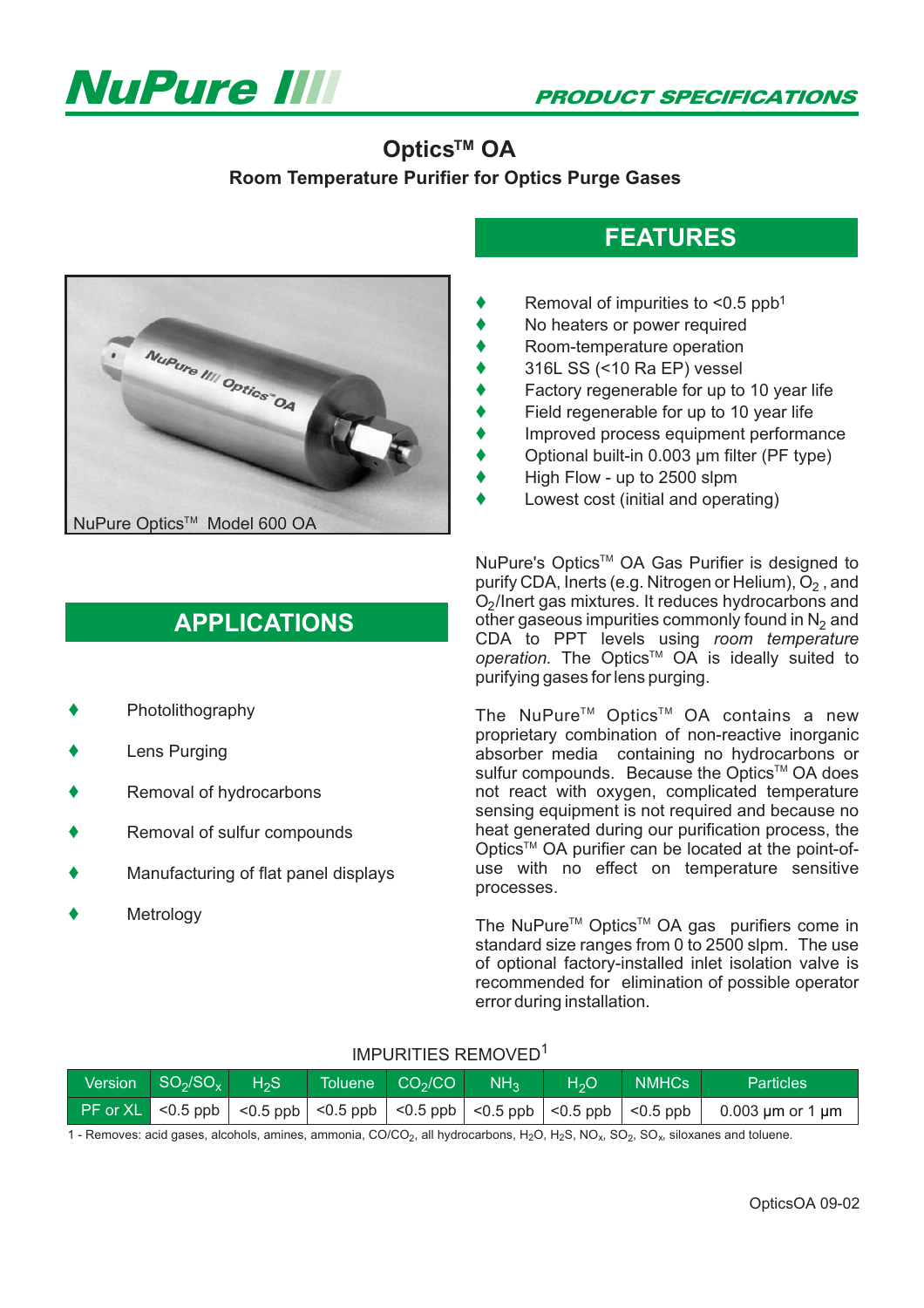### **OPTICS™ OA**

### **Dimensional and Perfomance Specifications**



| 200 OA                                                                       | 4.8 (122)    | 3.0(76)                                   | 1.5(38)  | 0.003 $\mu$ m <sup>1</sup> or 1 $\mu$ m | 25 slpm   | 00200-OA-VR4-PF1 or XL                              |
|------------------------------------------------------------------------------|--------------|-------------------------------------------|----------|-----------------------------------------|-----------|-----------------------------------------------------|
| 600 OA                                                                       | 6.3(160)     | 4.5 (114)                                 | 2.0(51)  | 0.003 $\mu$ m <sup>1</sup> or 1 $\mu$ m | 75 slpm   | 00600-OA-VR4-PF1 or XL                              |
| 1000 OA                                                                      | 8.8 (224)    | 7.0 (178)                                 | 2.0(51)  | 0.003 $\mu$ m <sup>1</sup> or 1 $\mu$ m | 125 slpm  | 01000-OA-VR4-PF1 or XL                              |
| 1200 OA                                                                      | 7.9 (202)    | 6.1(156)                                  | 3.0(76)  | 0.003 $\mu$ m <sup>1</sup> or 1 $\mu$ m | 150 slpm  | 01200-OA-VR4-PF1 or XL                              |
| 2000 OA                                                                      | 12.5(317)    | 10.7 (272)                                | 2.5(63)  | 0.003 $\mu$ m <sup>1</sup> or 1 $\mu$ m | 250 slpm  | 02000-OA-VR4-PF1 or XL                              |
| 3000 OA                                                                      | $17.3$ (439) | 15.5 (394)                                | 3.0(76)  | 0.003 $\mu$ m <sup>1</sup> or 1 $\mu$ m | 350 slpm  | 03000-OA-VR4-PF1 or XL                              |
| 3000 OA                                                                      | 17.7         | $(449)$ 15.6 (396)                        | 3.0(76)  | 0.003 $\mu$ m <sup>1</sup> or 1 $\mu$ m | 500 slpm  | 03000-OA-VR2-PF1 or XL                              |
| 10000 OA <sup>2</sup>                                                        | 24.9 (632)   | 22.8 (579)                                | 4.0(101) | 0.003 $\mu$ m <sup>1</sup> or 1 $\mu$ m | 1200 slpm | 10000-OA-VR2-PF1 or XL                              |
| 15000 OA <sup>2</sup>                                                        | 24.9 (632)   | 22.8 (579)                                | 5.0(127) | 0.003 $\mu$ m <sup>1</sup> or 1 $\mu$ m | 1800 slpm | 15000-OA-VR2-PF1 or XL                              |
| 25000 OA <sup>2</sup>                                                        | 24.9 (632)   | 22.8 (579)                                | 6.0(152) | 0.003 $\mu$ m <sup>1</sup> or 1 $\mu$ m | 2500 slpm | 25000-OA-VR2-PF1 or XL                              |
| 250 psig (USA) / 9.9 kg/cm <sup>2</sup> G (Japan)<br><b>Maximum Pressure</b> |              |                                           |          | <b>Materials</b>                        |           | 316L SS (<10 Ra EP)                                 |
| <b>Operating Temperature</b>                                                 |              | Room Temperature                          |          | <b>Fittings</b>                         |           | 1/4" MVCR <sup>3</sup> available on sizes Mini-3000 |
| <b>Leak Rate</b>                                                             |              | $\leq$ 2 x 10 <sup>-9</sup> atm cc/sec He |          |                                         |           | $1/2$ " MVCR $3$ available on sizes 600-25000       |

1 - Sub-micron filtration only with PF version.

2 - For models 10000 and larger - the printed dimensions are subject to future change. Please check with factory prior to ordering.

3 - VCR-compatible standard. VCR is Registered Trademark of Cajon Corporation. Special fittings on request.

| <b>NuPure III</b>                       | Or Contact: |
|-----------------------------------------|-------------|
| 67 Iber Road, Unit 107,                 |             |
| Ottawa ON K2S 1E7 Canada                |             |
| Tel: (613) 836-0336 Fax: (613) 836-0297 |             |
|                                         |             |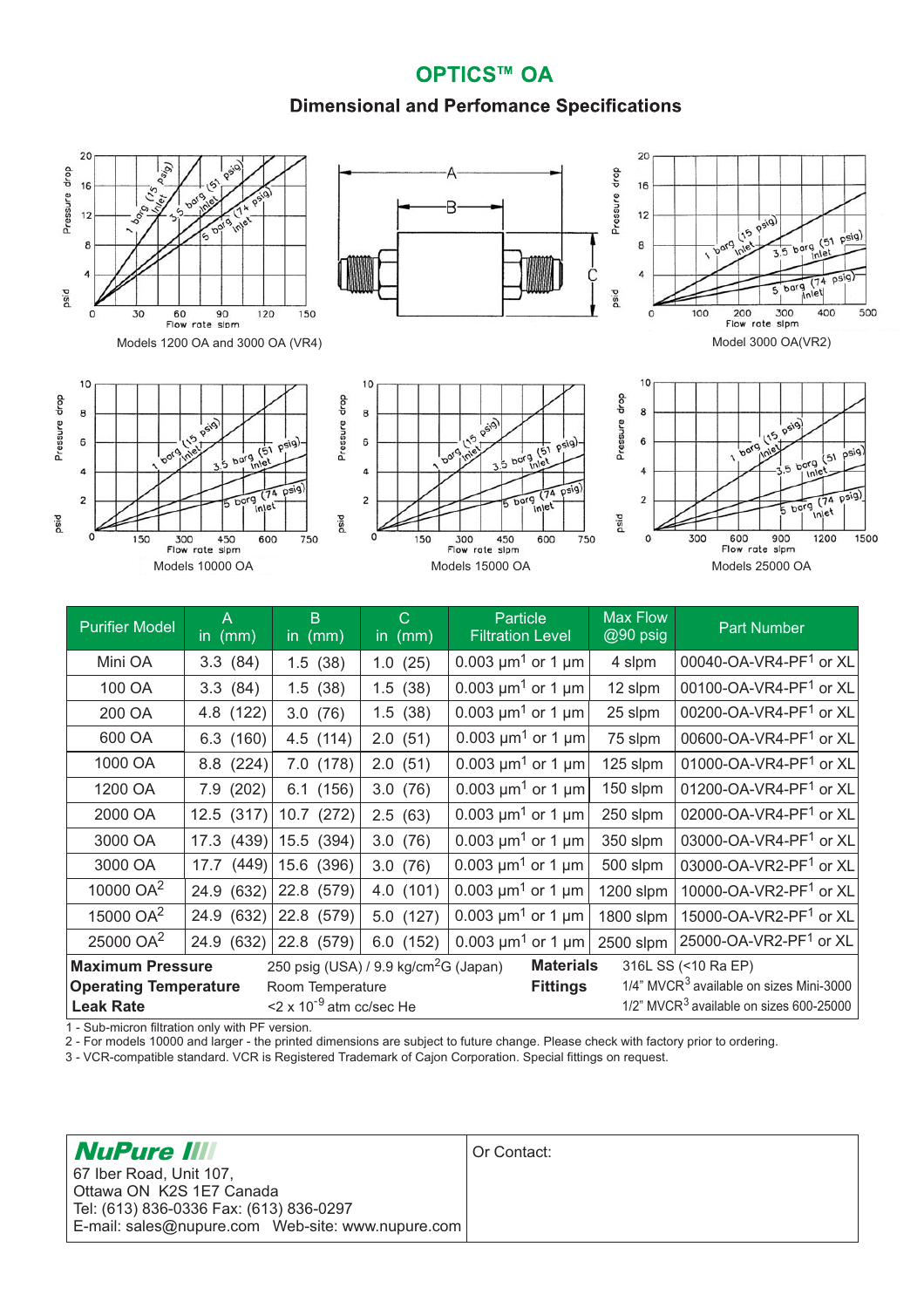

**PRODUCT SPECIFICATIONS** 

## **Optics™ OAG Room Temperature Purifier for Optics Purge Gases**



## **APPLICATIONS**

- $\blacklozenge$ Photolithography
- $\blacklozenge$ Lens Purging
- $\blacklozenge$ Removal of all hydrocarbons
- $\blacklozenge$ Removal of sulfur compounds
- $\blacklozenge$ Manufacturing of flat panel displays
- $\blacklozenge$ Metrology
- $\blacklozenge$ Research and Development

# **FEATURES**

- ♦ Removal of impurities to <0.5 ppb<sup>1</sup>
- ♦ Removes all hydrocarbons, including CH<sub>4</sub>
- No heaters or power required  $\blacklozenge$
- Room-temperature operation  $\blacklozenge$
- 316L SS (<10 Ra EP) vessel  $\blacklozenge$
- Factory regenerable for up to 10 year life  $\blacklozenge$
- Field regenerable for up to 10 year life  $\blacklozenge$
- Improved process equipment performance  $\blacklozenge$
- Optional built-in 0.003 µm filter (PF type)  $\blacklozenge$
- High Flow up to 2500 slpm  $\blacklozenge$
- Low cost (initial and operating)  $\blacklozenge$

NuPure's Optics<sup>™</sup> OAG Gas Purifier is designed to The Optics<sup>™</sup> OAG is ideal for the *most critical* purify CDA, Inert Gases (Nitrogen or Helium),  $O_2$ , and O<sub>2</sub>/Inert Gas mixtures. It removes all hydrocarbons (including methane) and all other gaseous impurities commonly found in purge gases to PPT levels using *room temperature operation.* applications in lens purging.

The NuPure<sup> $TM$ </sup> Optics<sup> $TM$ </sup> OAG contains a new  $\ddot{\text{s}}$ ulfur compounds. Because the Optics<sup>TM</sup> OAG does proprietary combination of non-reactive inorganic absorber media and oxygen-stabilized metal getter (patent pending). It contains no hydrocarbon or not react with oxygen, complicated temperature sensing equipment is not required, and it can be located at the point-of-use with no effect on temperature sensitive processes.

The NuPure<sup>™</sup> Optics<sup>™</sup> OAG gas purifiers come in standard size ranges from 0 to 2500 slpm. The use of optional factory-installed inlet isolation valve (shown in photo) is recommended for elimination of possible operator error during installation. Optional high Cv valves are available to ensure a low system pressure drop.

#### IMPURITIES REMOVED1

| Version  | $\sqrt{SO_2/SO_x}$ Toluene $CO_2/CO$ NH <sub>3</sub> |  | H <sub>2</sub> O | $CH_4$   NMHCs | <b>Particles</b>                                                                                                                                |
|----------|------------------------------------------------------|--|------------------|----------------|-------------------------------------------------------------------------------------------------------------------------------------------------|
| PF or XL |                                                      |  |                  |                | $\vert$ <0.5 ppb $\vert$ <0.5 ppb $\vert$ <0.5 ppb $\vert$ <0.5 ppb $\vert$ <0.5 ppb $\vert$ <0.5 ppb $\vert$ <0.5 ppb $\vert$ 0.003 µm or 1 µm |

1 - Removes: acid gases, alcohols, amines, ammonia, CO/CO<sub>2</sub>, all hydrocarbons, H<sub>2</sub>O, H<sub>2</sub>S, NO<sub>x</sub>, SO<sub>2</sub>, SO<sub>x</sub>, siloxanes and toluene.